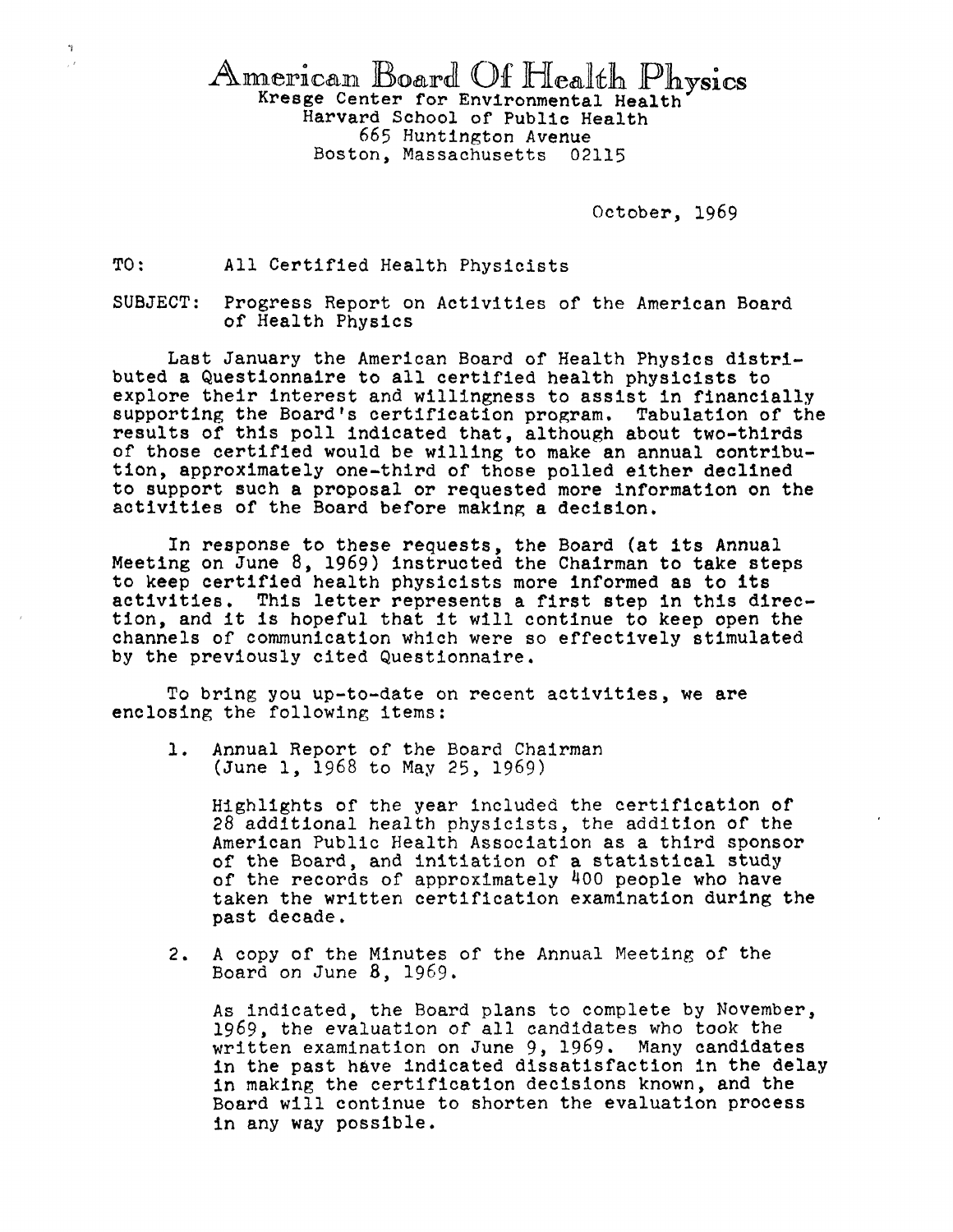Also to be noted is the action of the Board with respect to the establishment of a certification program for health physics technicians. In the opinion of the Board, such a program should not be established until such time as there is a national organization of health physics technicians who request such a program and are willing to offer the leadership and direction required for its success.

3. Annual Report of the Treasurer, ABHP

During the year, the Board continued to receive financial support from the Bureau of Radiological Health, Environmental Control Administration, U.S. Department of Health, Education, and Welfare in the development of multiple-choice questions for Part I of the written examination. This support amounts to about \$8,000 per year and will culminate in the Board having a "bank" of questions exclusively for use in the certification program.

As may be noted, however, in spite of substantial employer support to Board members for travel and secretarial services, the Board ran a deficit of about  $$3,000$  during the year.

4. American Board of Health Physics Brochure

This is a copy of a brochure recently developed under the leadership of William C. Reinig, ABHP Secretary-Treasurer. It is designed to provide background information on the Board and its program of activities.

1

Lastly, you will find among the enclosures a second "Question-<br>" which we would like to have you complete and return. Its naire" which we would like to have you complete and return. purpose is to gather information indicative of the professional progress of health physicists subsequent to certification. As some of you may know, the Board is frequently asked what opportunities for self-improvement and achievement are available or being utilized by "older" health physicists. Hopefully, the responses to this Questionnaire will assist us in determining to what degree such needs are, or are not, being met. Your replies will also enable us to compare the activities of health physicists to people in other professional categories. For these reasons, we hope you will take time to complete and return the Questionnaire.

In closing, we hope the enclosures prove of interest and that you will not hesitate at any time to make your thoughts known to us. The Questionnaire last January demonstrated a distinct lack of communication between the Board and the vast majority of certified health physicists. During the months ahead, the Board will make every effort to correct this situation by keeping you better